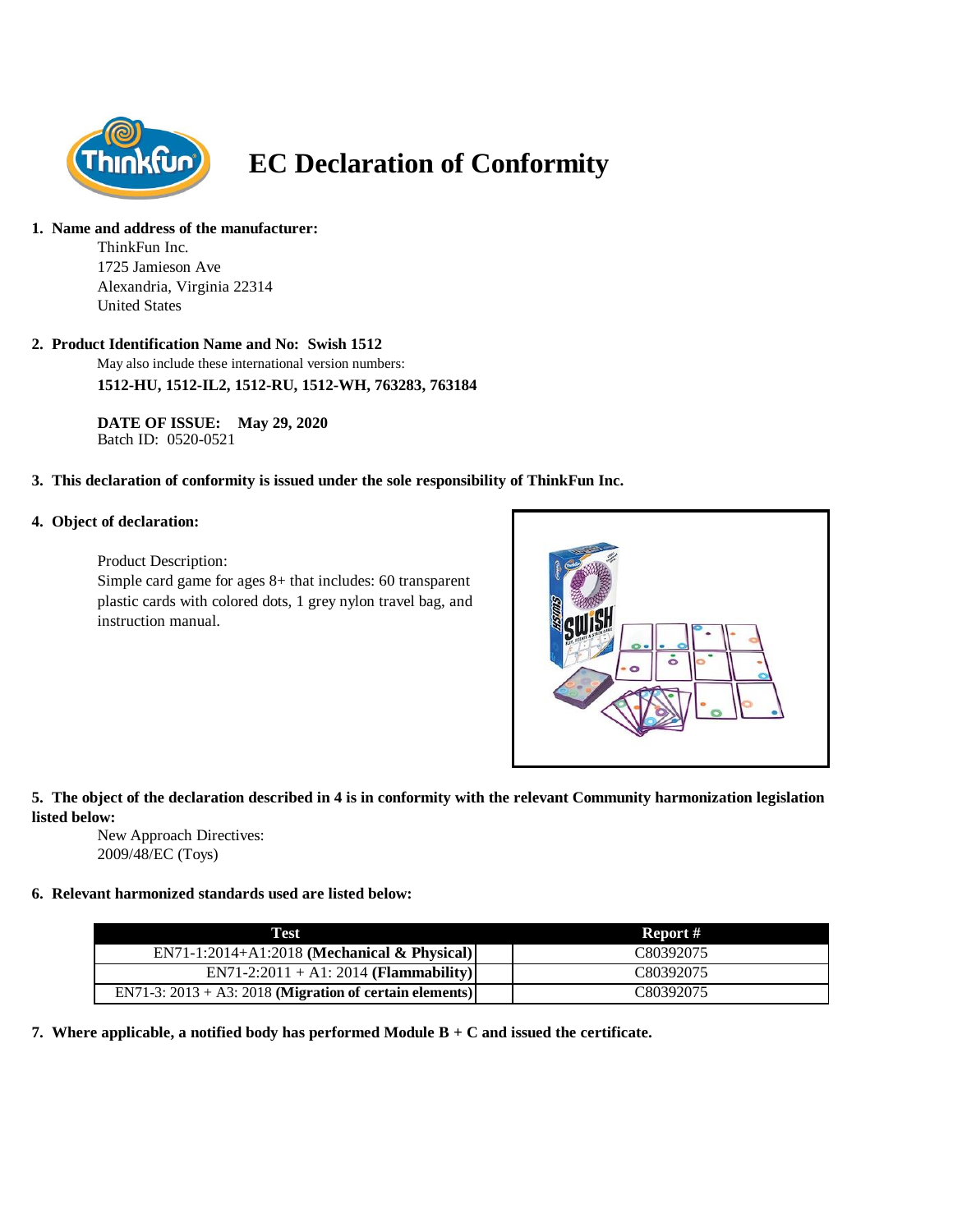# **8. Additional Information:**

The object of declaration is also in conformity with the following standards/regulations:

| <b>Test</b>                                                                                                 | Report #  |
|-------------------------------------------------------------------------------------------------------------|-----------|
| REACH Annex XVII (Cadmium)                                                                                  | C80392075 |
| <b>REACH Annex XVII (Phthalates)</b>                                                                        | C80392075 |
| <b>REACH Annex XVII (Azo Dyes)</b>                                                                          | C80392075 |
| 94/62/EC (Heavy Metals Requirements on Packaging                                                            |           |
| and Packaging Waste)                                                                                        | C80392075 |
| Determination Of Polycyclic Aromatic Hydrocarbon [Point                                                     |           |
| 50 Of The Annex XVII Of The Regulation (EC) No.                                                             |           |
| 1907/2006 (REACH) With Further Amendment                                                                    | C80392075 |
| Determination Of Pentachlorophenol [Point 22 Of The<br>Annex XVII Of The Regulation (EC) No. 1907/2006      |           |
| (REACH) With Further Amendment]                                                                             | C80392075 |
|                                                                                                             |           |
| Determination Of Pentachlorophenol[German Ordinance<br>on Prohibition of Chemical (ChemVerbotsV) Attachment |           |
| 15]                                                                                                         | C80392075 |
| Determination Of Benzene Content [Point 5 Of The Annex                                                      |           |
| XVII Of The Regulation (EC) No. 1907/2006 (REACH)                                                           |           |
| And Further Amendment]                                                                                      | C80392075 |
| Determination Of HBCDD As Per Client's Specification.                                                       | C80392075 |
| Determination Of PBBs & PBDEs Content As Per Client's                                                       |           |
| Specification [(EU) No. 757/2010 And (EU) No.2016/293                                                       |           |
| Amending Regulation (EC) No 850/2004 On Persistent                                                          | C80392075 |
| [Bedarfsgegenständeverordnung Annex 1 (to § 3)]                                                             |           |
| Substances which may not be used in the manufacture or                                                      |           |
| treatment of certain consumer goods]                                                                        | C80392075 |
| Determination Of Flame Retardant Content [Point                                                             |           |
| 4,7,8,44,45 Of The Annex XVII Of The Regulation (EC)                                                        |           |
| No. 1907/2006 (REACH) With Further Amendment]                                                               | C80392075 |
| Flame                                                                                                       |           |
| Retardant (PBBs & PBDES) As Per Client's Specification                                                      |           |
| w/ Reference to Chem. Verbots V                                                                             |           |
| Regulation.                                                                                                 | C80392075 |
| Aniline referring to Regulation (EC) 1907/2006 (limit                                                       |           |
| of 30mg/kg)                                                                                                 | C80392075 |
|                                                                                                             |           |
| Content of lead according to Regulation (EC) 1907/2006                                                      |           |
| Annex XVII                                                                                                  | C80392075 |
| Textiles - Color fastness to perspiration and optical                                                       |           |
| brightners according to EN ISO 105-E04                                                                      | C80392075 |
| Textiles - color fastness to rubbing according to EN                                                        |           |
| ISO 105-X12                                                                                                 | C80392075 |
| Allergizing and cancerogenic colorants according to                                                         |           |
| directive 2009/48/EG and DIN 54231                                                                          |           |
|                                                                                                             | C80392075 |
| Formamide according to directive 2015/2115/EU                                                               |           |
| and directive 2009/48/EG                                                                                    | C80392075 |